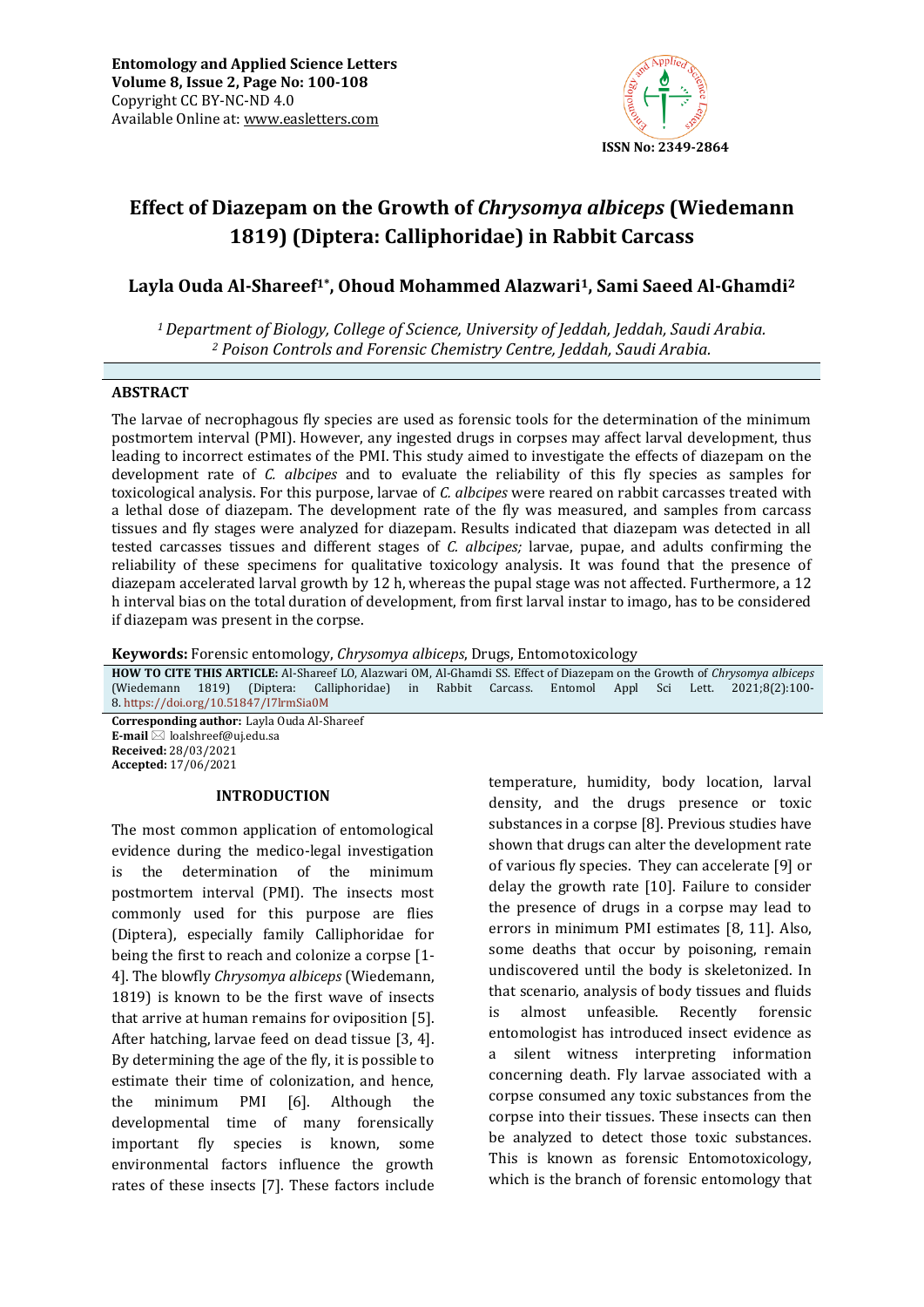investigates the effect of drugs and toxic substances on the development of necrophagous insects and studies the use of insects to detect these substances in animals tissue [12]. The purpose of this research was to study the effect of diazepam in rabbit carcasses on the development of *Chrysomya albcipes* as well as to detect the concentration of diazepam in rabbit tissues and deferent stages of *C. albcipes*; larvae, pupae, and imagos.

# **MATERIALS AND METHODS**

# *Experimental design*

This study was carried out in autumn during the period from 23/11/2017 to 7/12/2017 in Jeddah city which is located on the western coast of the Kingdom of Saudi Arabia (longitude 39.7 & east latitude 29.21 north), in the middle of the eastern shore of the Red Sea. The pharmacy of king Abdulaziz university hospital affiliated with the ministry of health in Jeddah in the Kingdom of Saudi Arabia, supplied the Diazepam. We used sex domestic rabbits weighing 3.75-3.96 kg, which was divided into 2 groups, 3 rabbits on each. In the first group rabbits were treated with an oral suspension of the lethal dose of diazepam; 9 mg/kg body weight, according to [13], whereas in other groups rabbits were treated with distilled water (as control). The rabbits were mechanically sacrificed by cervical dislocation. In each of the treated and control groups, rabbit carcasses were dissected to obtain three replicates weight 5 kg 3 gram of the tissues; heart, lung, liver, kidney, skeletal muscle. Then, each rabbit carcass was transferred outdoor and placed inside a special metal cage floored with soil. The cage had a surface of 2 cm<sup>2</sup> mesh to allow insects access and keep out scavengers. Then, caged carcasses were distributed into 2 lines a part 10 m from each other. Daily weather data of relative humidity and temperature in the study area were obtained from a center of the General Authority for Meteorology and Environment Protection in Jeddah.

# *Estimation of development duration and accumulated degree hour ADH for unadult stages of C. albcipes*

Carcasses in the study site were monitored until the flies of *C. albiceps* arrived and laid eggs, then carcasses were examined every 12 h looking for

unadult stages of *C. albiceps*. The duration of each pre-incubation period, incubation period, first larval instar, second larval instar, third larval instar, pupal stage, duration from first larval instar to adult eclosion were recorded. Basal temperature (lower development threshold temperature) (Dz) was obtained from previous studies. It was 9.72 °C for the incubation period [14], and it was also used for the pre-incubation period since it was not available in previous studies. For the first larval instar Dz value was 11.14 <sup>o</sup>C [15], and 13.00 <sup>o</sup>C for the second larval instar [15]. Due to the lake of Dz for the third larval instar, we used Dz of the larval period, which was  $15.04$  °C by Queiroz (1996) [16], 13.92 <sup>o</sup>C by [15], the average was 14.48  $^0$ C. For the pupal stage, Dz values were 17.39 0C [16], 11.65 0C [14], and 13.65 0C [15], the average was  $14.317$  °C. Dz value for the period from first larval instar to adult eclosion was 15.38  $°C$  [16]. Because the experiment was conducted under fluctuating temperature; Accumulated degree hours (ADH) for each developmental stage was calculated using the formula; DH=  $[(maxi. temp. + min. temp.) /2]$  -Dz, ADH= DH x D Where; Dz= basal temperature  $(°C)$ , D = duration of development (hour) [17].

# *1. Analysis of toxicity in insects and tissues of the rabbit carcasses*

From rabbit carcasses in each of the control and treated groups, three replicates weigh 3 grams of insect samples (third larval instar, pupae, and adult flies of *C. albiceps*) and carcass tissues (liver, kidney, heart, lung, skeletal muscle) were obtained. They were washed twice with distilled water and physiological solution (0.9%) NaCl, then dried by filter paper. Then were placed in plastic bottles and stored in a deep freezer at - 20 0C until analysis.

# *2. LC-MS-MS method*

A thermo LCQ fleet coupled with MS/MS Ion Trap was used. The LC was supplied with Gemini C18 (5 µm particle size, 150 mm x 2.0 mm) and protected by a guard column with packing material (4 mm x 2 mm), and the column was maintained at 25<sup>o</sup>C. One gradient composition and one column were used to optimize the LC part. Mass Spectral was in positive ion mode for all drugs and the probe voltage was 4.5 kV. Full scan ms/ms have been used to screen the drug.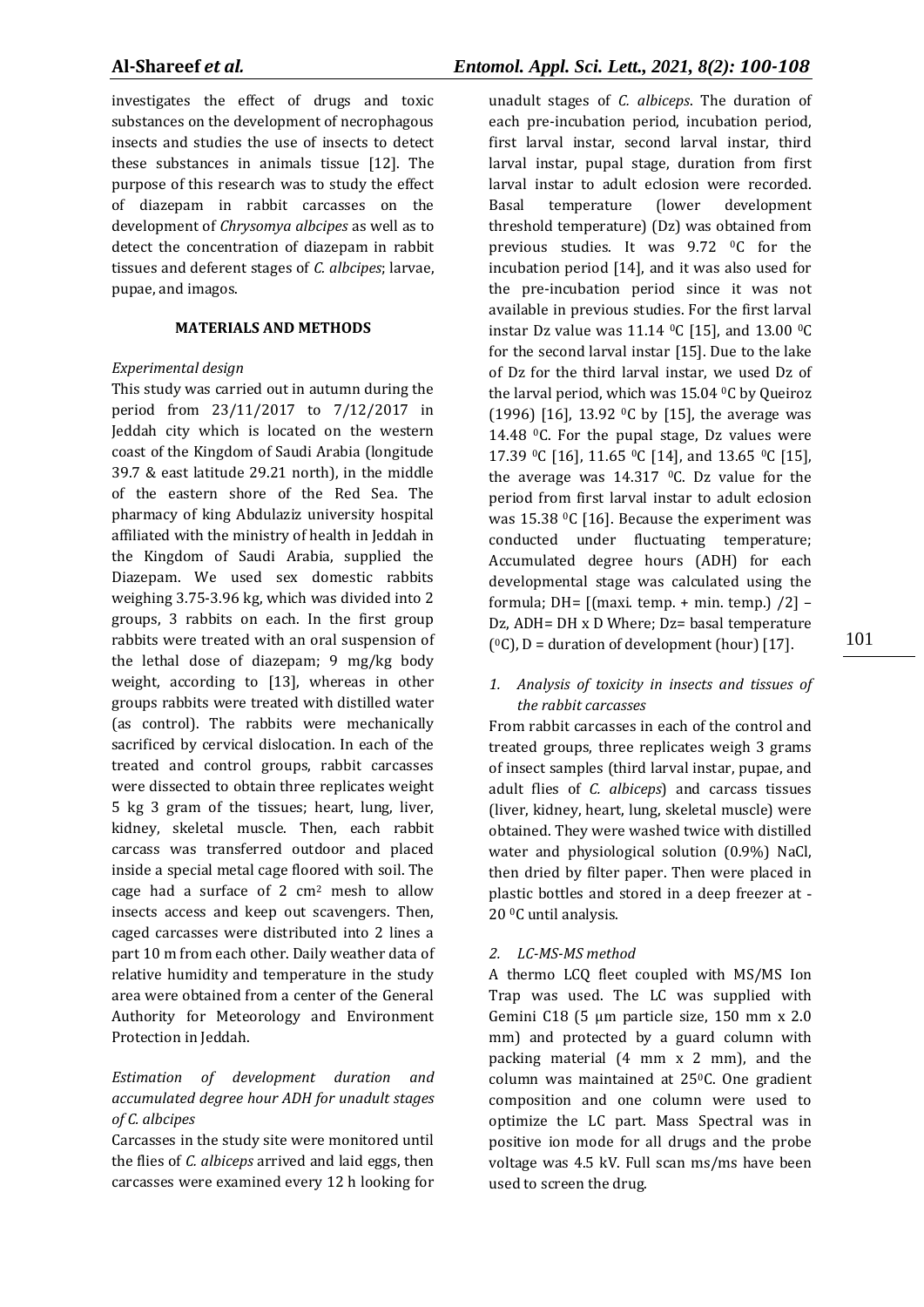*Drug Tuning and Optimization of drug separation* Tuning was created for the drug and its internal standard separately to optimize the sheath and auxiliary gas flow rate and collision energy. In the tuning process, 10 mg/L working solutions for each drug were used. Separation of compounds occurs in the LC part. The type of the mobile phase, flow rate, the optimizing was done by preparing the drugs (1 mg/L) include the IS.

#### *Sample preparation*

The amount of 15 ml of Deionized water was added to 1g of sample in a stomacher bag. The mixture was homogenized by the stomacher at high mode for 2 min. The homogenized mixture (2 ml) was transferred to a centrifuge test tube, then 1 ml of phosphate buffer and 50 µL of I.S were added. The test tube was vortexed and centrifuged for 5 min at 4500 rpm.

#### *SPE extraction*

Labeled clean screen columns were placed in the SPE vacuum manifold. For activation, 3 ml of methanol was pipetted to each column, followed by 3 ml of deionized water and 1 ml of phosphate buffer pH 6.0 at flowrate 2 ml/min. Then samples were loaded to the columns at flowrate 1 ml/min. After that deionized water was added to the column followed by 2 ml of 0.1 M acetic acid. Then columns were dried under a high vacuum for 5 minutes. In the first step of elution, labeled collecting tubes were placed into the manifold box then 2 ml of 50 % ethyl acetate and 50 % hexane was added to the column under low or no vacuum pressure. In the second step of elution, the columns were dried for 2 minutes under vacuum, followed by adding 2mL DCM/IPA/NH4 OH (78/20/2) at flowrate 1 ml/min. The collected elution was dried under nitrogen or a Genevac vacuum instrument and reconstituted by adding 200 µL of initial mobile phase and vortexed for 30 seconds. The reconstitution was transferred to an HPLC vial and 20 µL of each sample was injected into the LC-MS/MS. The calibration curve of Diazepam was read to calculate its concentration in the samples.

#### *Statistical analysis*

The duration of each pre-incubation period, incubation period, first larval instar, second larval instar, third larval instar, pupal stage, the period from first larvae to adult eclosion were calculated using the mean value according to Arkin & Colton [18]. Diazepam content in each of rabbit carcass tissues and deferent stages of *C. albcipes* was analyzed statically using the method of factorial experiments which was achieved in randomized complete block design with three replicates for one factor; diazepam content which included eight levels, represented by rabbit carcass tissues and deferent stages of *C. albcipes*. The statistical analysis included the "F test", and its results summarized in "ANOVA table", and then "Dancun's test" was utilized for the comparison of means, according to Snedicor (1958) [19].

### **RESULTS AND DISCUSSION**

During this study, larvae of C. *albiceps* fed and developed on dead rabbit carcasses of diazepam and normal rabbit carcasses. The experiment was conducted under fluctuating temperature, where minimum temperature was varied from 21.80C to 25.80C, and maximum temperature was varied from 27.370C to 31.80C. The maximum relative humidity was varied from 68 % to 73.5 %.

# *Effect of diazepam on development rates of immatures of C. albiceps*

Data are given in **Table 1** illustrated that the duration of the pre-incubation period for *C. albcipes* on treated rabbits (20 h) was shorter than on control rabbits (30 h), whereas the incubation period on treated rabbits (18 h) was longer than on control rabbits (12 h). Each of the first larval instar and late third larval instar in the treated group (12 h and 24 h, respectively) took half the time of the control group (24 h and 48 h, respectively). The development time for both second larval instar and early third larval instar in the treated group (24 hours) was double compared to the control group. The total period of the larval stage in the treated group (84 h) was shorter as compared with the control group (96 h). For the pupal stage, the development time was similar in both groups (24 h). The development time from the first larval instar to adult eclosion in the treated group (108 h) was shorter than in the control group (120 h) **(Figure 1)**.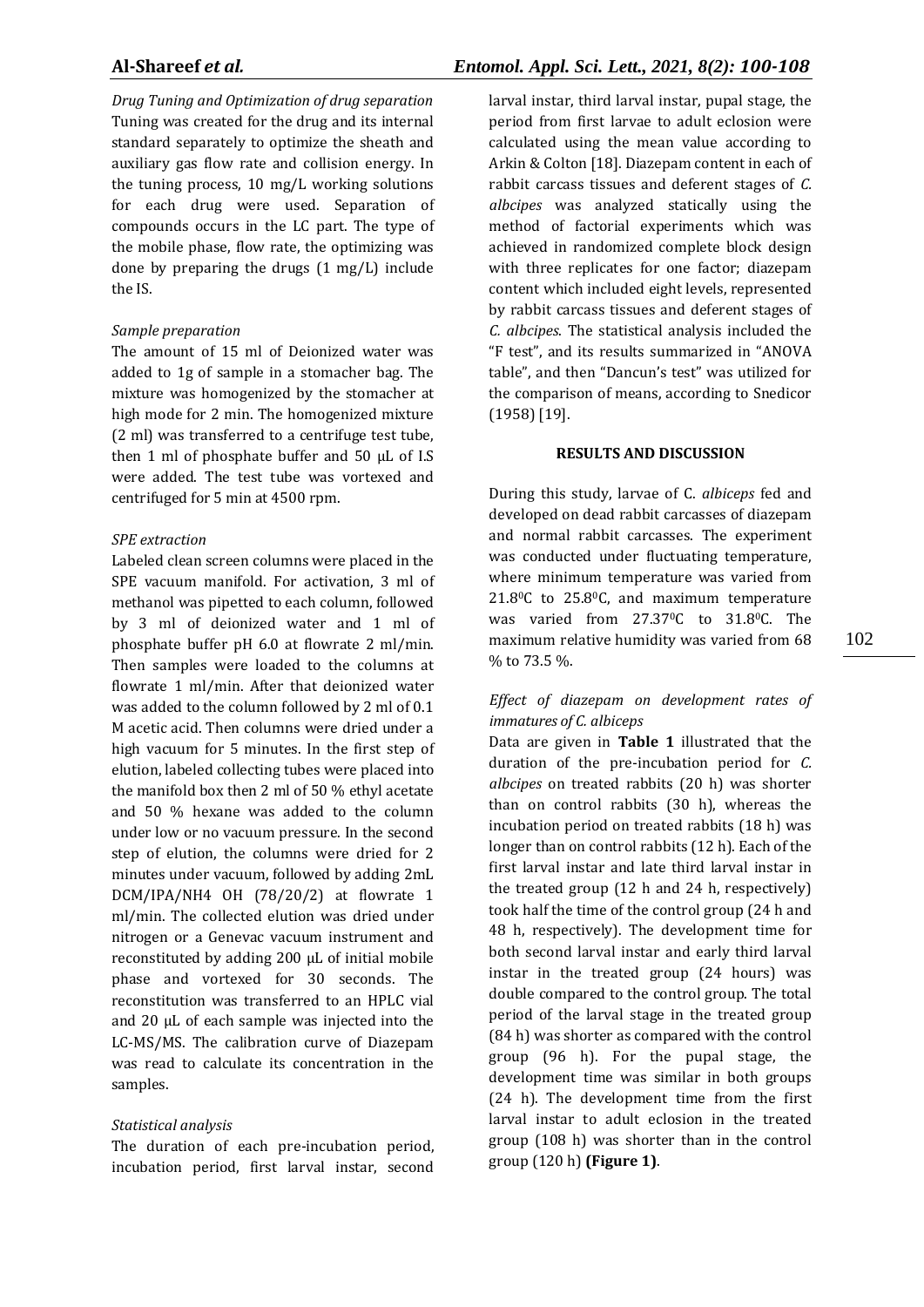Results in the **Table 1** showed that accumulation degree-hours (ADHs) required for the pre-incubation period in control rabbits (482.4 DH) was more than in treated rabbits (319.6 DH), and for the incubation period, ADHs in control rabbits (220.56 DH) was less than in treated rabbits (306.72 DH). The ADHs required for the first larval instar and late third larval instar in the diazepam group (187.32 DH and 298.08 DH, respectively) were about half that required for the control group (374.64 DH and 534.48 DH, respectively). But, each second larval instar and early third larval instar in the diazepam group required about double ADHs in the control group (337.2, 295.68 DH and 172.8, 147.84 DH, respectively). The ADHs for the pupal stage in the control group were 320.88 DH and in the treated group was 299.28 DH. The first larval instar in the control group required more heat to complete development to the adult stage (1412.4 DH) than those in the treated group (1238.76 DH).

# *Detection of diazepam in carcass tisseus and C. albcipes stages*

Carcass tissues and deferent stages of *C. albcipes* were analyzed to detect diazepam. As shown from the **Table 2**, all analyzed carcass tissues and *C. albcipes* stages were positive for diazepam. The liver had the highest concentration of diazepam significantly (472) then each of pupae (211.5), kidney (182.6), lung (180.3), and heart (162.3). The lowest content of diazepam significantly was in adult flies (38.833), 3rd larval instar (35), and skeletal muscle (32.8).

**Table 1 .** Development duration and thermal requirements (ADH) for different stages of *C. albiceps* feeding on control and treated rabbit carcasses with diazepam at fluctuating temperatures

|                                        |                                                |      | <b>Control rabbit carcasses</b> |                |                           |              | <b>Treated rabbit carcasses</b> |       |         |                 |            |
|----------------------------------------|------------------------------------------------|------|---------------------------------|----------------|---------------------------|--------------|---------------------------------|-------|---------|-----------------|------------|
| The stages                             | Temp.<br><b>Base</b><br>$\mathbf{D}\mathbf{z}$ |      | Temp $(^0C)$                    | R.H.<br>(max % | <b>Duration</b><br>(Hour) | $ADH(^{0}C)$ | Temp. $(^{0}C)$                 |       | R.H.    | <b>Duration</b> | <b>ADH</b> |
|                                        |                                                | Min  | Max                             |                |                           |              | Min                             | Max   | (max %) | (Hour)          | $(^0C)$    |
| <b>Pre-incubation period</b>           | 9.72                                           | 21.9 | 29.7                            | 68             | 30                        | 482.4        | 21.8                            | 29.6  | 70      | 20              | 319.6      |
| <b>Incubation period</b>               | 9.72                                           | 25.8 | 30.4                            | 69.7           | 12                        | 220.56       | 23.5                            | 30.02 | 69.7    | 18              | 306.72     |
| 1st larval instar                      | 11.14                                          | 23.5 | 30                              | 69.8           | 24                        | 374.64       | 23.5                            | 30    | 69.8    | 12              | 187.32     |
| $2nd$ larval instar                    | 13.00                                          | 24.6 | 30.2                            | 69.5           | 12                        | 172.8        | 24                              | 30.1  | 69.5    | 24              | 337.2      |
| Early 3 <sup>rd</sup> larval instar    | 14.48                                          | 23.6 | 30                              | 72             | 12                        | 147.84       | 23.6                            | 30    | 73.5    | 24              | 295.68     |
| Late 3 <sup>rd</sup> larval instar     | 14.48                                          | 23.5 | 27.73                           | 70             | 48                        | 534.48       | 23.5                            | 30.3  | 71.3    | 24              | 298.08     |
| Larval stage                           | 14.48                                          | 23.8 | 29.5                            | 70.3           | 96                        | 1168.32      | 23.65                           | 30.1  | 71.0    | 84              | 1041.18    |
| <b>Pupal stage</b>                     | 14.23                                          | 23.4 | 31.8                            | 71             | 24                        | 320.88       | 23.4                            | 30    | 70      | 24              | 299.28     |
| 1st larval instar to adult<br>eclosion | 15.38                                          | 24.2 | 30.1                            | 70             | 120                       | 1412.4       | 23.6                            | 30.1  | 70.8    | 108             | 1238.76    |

n= 30 insects for each development stage



diazepam at fluctuating temperatures.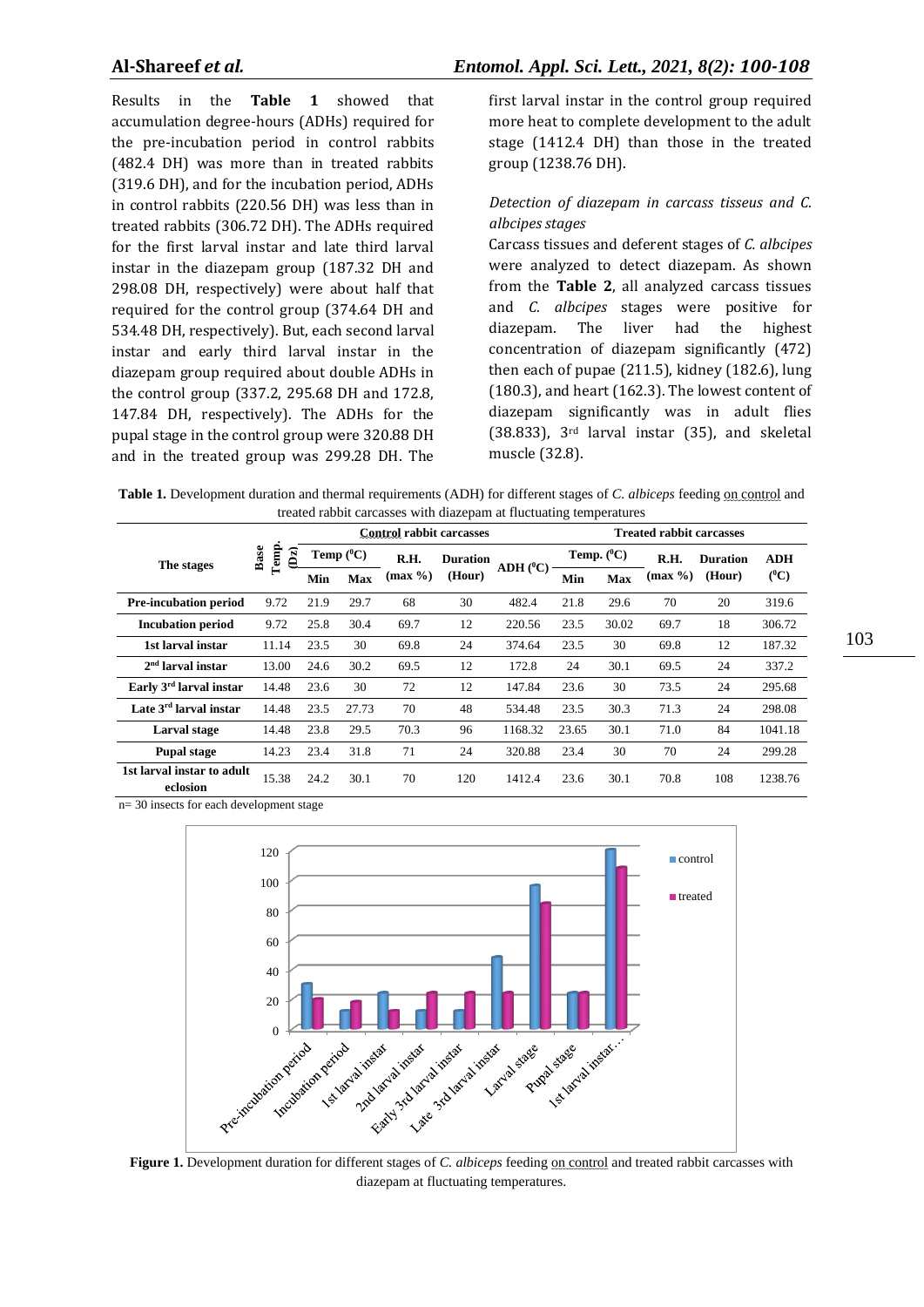| <b>Table 2.</b> Diazepam quantitation $\left(\frac{ug}{mg}\right)$ in samples of |  |
|----------------------------------------------------------------------------------|--|
| rabbit tissues and deferent stages of C. albiceps                                |  |

| raboli issues and deferent stages of C. <i>aloneps</i> |                          |  |  |
|--------------------------------------------------------|--------------------------|--|--|
| <b>Type of tissue</b>                                  | Mean of diazepam content |  |  |
| Heart                                                  | 162.3 B                  |  |  |
| Lung                                                   | 180.3 B                  |  |  |
| Liver                                                  | 472 A                    |  |  |
| Kidney                                                 | 182.6 B                  |  |  |
| Skeletal muscle                                        | 32.8 C                   |  |  |
| 3 <sup>rd</sup> larval instar                          | 35 C                     |  |  |
| pupae                                                  | 211.5 B                  |  |  |
| <b>Adult flies</b>                                     | 38.833 C                 |  |  |

Different letters indicate that there are significant differences between the averages

In this research, *C. albcipes* females deposited their eggs on control carcasses after 30 h from death and in treated groups after 20 h. This observation agreement with Ekrakene & Odo (2017) who proved that when rabbits were treated with cypermethrin and tramadol, eggs of *C. albcipes* in the control group were found at 24 h post-death and in the treated group at 6.25 h post-death [20]. Whereas, the recent study illustrated that duration of the incubation period in the control and treated group were 12 h and 18 h, respectively. Fouda *et al*. (2017) found that the incubation period of *C. albiceps* was not defer significantly on both dog carcasses treated with ephedrine sulphate and normal carcasses [21].

From this study, it was clear that in the larval stage diazepam accelerated growth in early and late phases, but delayed growth in middle phases, the total result was the larval stage in the control group (96 h) was shortened to (84 h) in the treated group. This observation was supported by previous studies, where Carvalho *et al*. (2001) found that *C. albiceps* larvae reared on rabbit tissues containing diazepam developed more rapidly than larvae from control colonies [11]. Fathy *et al.* (2008) recorded acceleration in the larval duration of *C. albcipes* after feeding on intoxicated rabbit carcasses with codeine phosphate, which was 72 h in the treated group and 96 h in the control group [22]. As well as Carvalho *et al.* (2012) observed that larvae of *C. albiceps* which fed on the cocaine-containing livers developed faster than those fed on livers from control animals [23].

The recent study indicated that diazepam did not affect the growth of the pupal stage. Similarly, Goff *et al*. (1989, 1997) reported that there were no differences noted in the duration

of the pupal stage for colonies of *B. peregrina* and *P. ruficornis* fed on tissues containing cocaine and methylenedioxymethamphetamine, respectively [24, 25]. This result was not consistent with the work of Carvalho *et al*. (2001) who demonstrated that feeding of *C. albcipes* on rabbit carcasses treated with diazepam caused inhibition of growth in the pupal stage compared to the control group [11]. As well, Ekrakene & Odo (2017) recorded that each cypermethrin and tramadol in rabbit carrions prolonged the pupal stage comparably to control carrions [20].

The difference in diazepam effect in different stages of the fly was consistent with the work of Kharbouche *et al*. (2008) who found that larvae of *Lucilia sericata* which fed on liver samples treated with codeine developed more rapidly than control larvae, but codeine did not affect on the pupal development [26]. Khedre (2003) found that when larvae of *Wohlfahrtia nuba* reared on liver tissues obtained from rabbits administered a lethal dosage of diazepam, results revealed that the presence of diazepam in liver tissues shortened the duration of the larval stage, while the pupal stage was not affected [27]. Fouda *et al*. (2017) used a dog carcass treated with ephedrine sulphate to study its effect on the development of *C. albiceps* [21]. He found that larval duration was not affected significantly, but pupal development in the treated group was longer significantly than in the control one.

This study proved that there was an acceleration in the life cycle duration of *C. albcipes* by 12 h when diazepam was used compared to control. Previous researches involving insects and drugs indicated that they act as a feeding stimulant in some fly species. Carvalho *et al*. (2001) recorded acceleration in the total time of adult emergence of *C. albiceps* which fed on tissues containing diazepam compared to control [11]. O'Brien & Turner (2004) demonstrated that feeding of *Calliphora vicina* larvae on pig liver containing paracetamol resulting a 12-hour difference in the duration of the life cycle [28]. As well, Fathy *et al*. (2008) noticed that after feeding of *C. albcipes* larvae on intoxicated rabbit carcasses with codeine phosphate, there was the acceleration in the life cycle duration led to bias in the estimation of postmortem interval up to 24h when estimation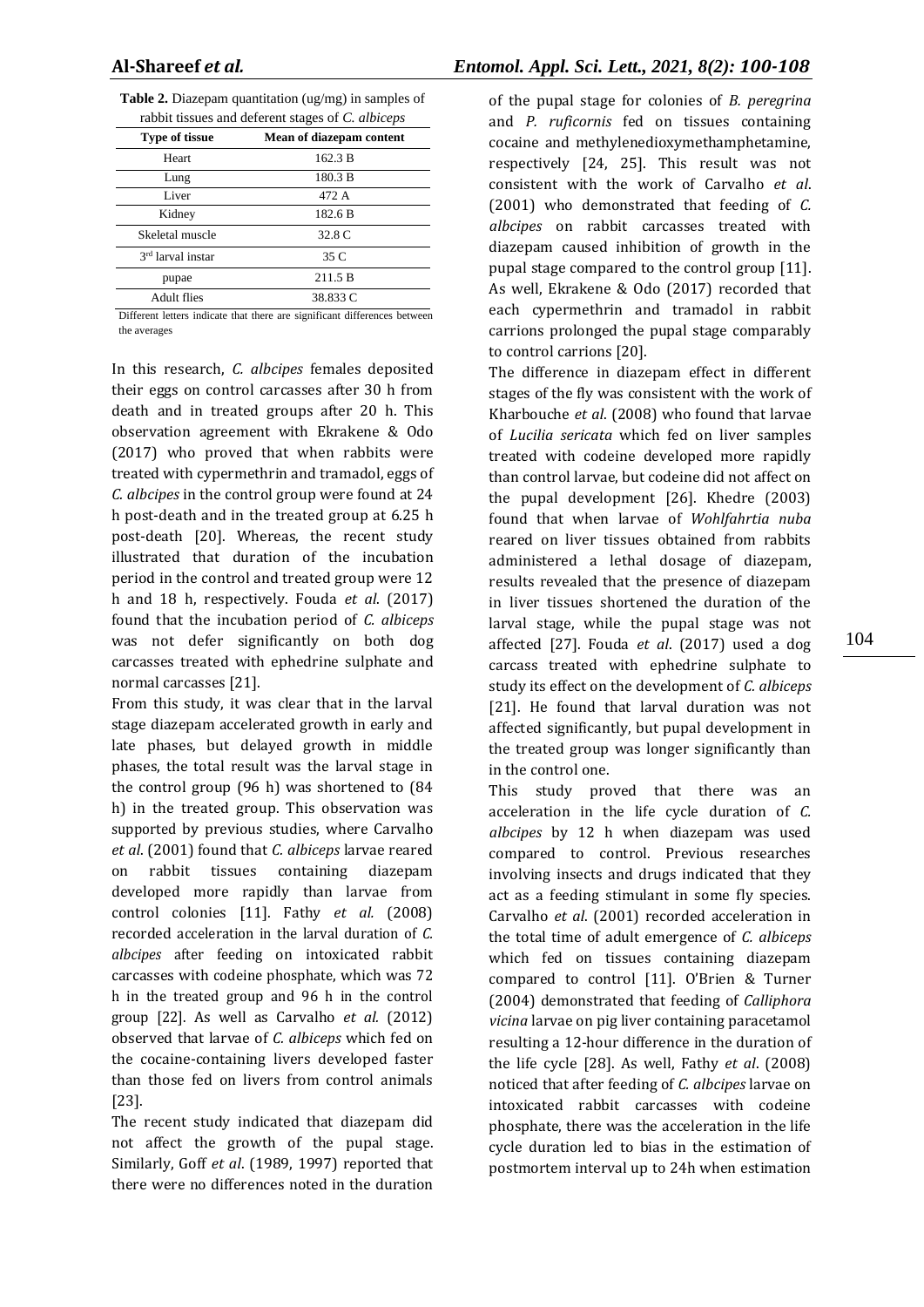based on larval development and 48h when estimation based on pupal development [22]. Abd El-Gawad *et al*. (2018) found that the duration period from first instar larvae to adults of *C. albcipes* which resulted in treated rabbit carcasses with warfarin was faster than in control ones [29]. By contrast, some previous studies recorded the opposite of this result. Rashid *et al*. (2008) proved that larvae of *Chrysomya megacephala* in the control group developed more rapidly (7 days) than larvae in the treated group with malathion (10 days) [30]. Rezende *et al*. (2014) found that when *C. albiceps* larvae grew on an artificial diet containing phenobarbital, methylphenidate hydrochloride, and association of these two drugs, developmental time of the larvae from the first instar to adult stage for all treatments was longer than the control group [31].

Ekrakene & Odo (2017) proved that cypermethrin and tramadol in rabbit carcasses prolonged the total developmental period from egg to adult *C. albiceps* compared to the control [20]. Fouda *et al*. (2017) found that the total development of *C. albiceps* which fed on ephedrine sulphate dog carcass was highly significantly longer  $(17 \pm 0.25 \text{ days})$  as compared to  $(16 \pm 0.25$  days) for control [21].

In this study, heat requirements at fluctuating temperature (minimum was 23.4 0C - 24.6 0C, and the maximum was  $27.73 \text{ }^{\circ}$ C -31.8  $^{\circ}$ C) for each larval stage, pupal stage, and from first larvae to adult eclosion were; 1168.32 DH, 320.88 DH and 1412.4 DH, respectively. Al-Shareef and Al-Qurashi (2016) found that heat requirements at constant temperature (29.5 0C) for larval stage, pupal stage, and adult eclosion were 75.01, 62.73, and 129.138 DD, respectively [32]. Shiravi *et al*. (2011) in Tehran city recorded data on the same stages of *C. albiceps* at 28 0C which were 30-45, 62-93, 130-195 DD, respectively [33].

In comparison to data provided by Shiravi *et al*. (2011) on the same stages of *Chrysomya albiceps* reared at 28°C in Tehran city, which were 30-45, 62-93, 130-195 DD [33].

# *Detection of diazepam in carcass tisseus and C. albcipes stages*

In the recent study, the toxicological analysis revealed that all tissue samples from treated rabbit carcasses were positive for the drug, as well as deferent stages of *C. albcipes*; 3rd instar larvae, pupae, and adult flies. The concentrations of diazepam in deferent stages of *C. albcipes* were lower than those in rabbit tissues. This result is in line with those of earlier researchers such as Khedre (2003) who proved that concentrations of diazepam in liver tissues were higher than those in the developmental stages, 3rd instar larvae, prepupae and empty puparial of *Wohlfahrtia nuba* [27]. As well, Kharbouche *et al*. (2008) illustrated that codeine concentrations measured in treated pig liver were significantly higher than those in larval samples [26]. Mahat *et al*. (2012) proved that the concentration of malathion in *C. megacephala* larvae which fed on rabbit carcasses treated with the drug was less than those in rabbit tissues [34].

Results in this study showed that in rabbit tissues, the highest concentration of diazepam was recorded in the liver followed by the heart, lung, kidney then skeletal muscles. Whereas, for insects, the drug was found in the pupal stage in a higher concentration than each of the 3rd instar larvae and adult flies. These results were supported by Rashid *et al*. (2008), who proved that after feeding *Chrysomya megacephala* larvae on a rat carcass administrated malathion, the liver showed containing the highest concentration of malathion compared to heart and lung, but for insects, the drug was detected in higher concentration in pupae followed by larvae and adult flies [30]. While, As well as, Carvalho *et al*. (2012) reported that after administering rabbits with a twice lethal dose of diazepam, the highest concentration of the drug was found in the heart and liver, but for insects diazepam in the pupal stage was higher than in larvae and adult flies [23]. The high content of diazepam in liver tissues is due to the metabolic process of drugs and toxins that takes place in the liver [35]. Generally, drugs were present in the heart, lung, kidney, and skeletal muscles of a mammal because of the presence of the metabolic enzyme, mixed-function oxidase [36]. Whereas, obtained results in the present work differ from those obtained by Introna *et al*. (1990) in which the concentrations of morphine in *C. vicina* larvae were quite similar to those in the human tissues used [12]. As a general rule, if the larvae feed on a tissue containing some kind of drugs or substances, two processes may happen: a bioaccumulation or an excretion of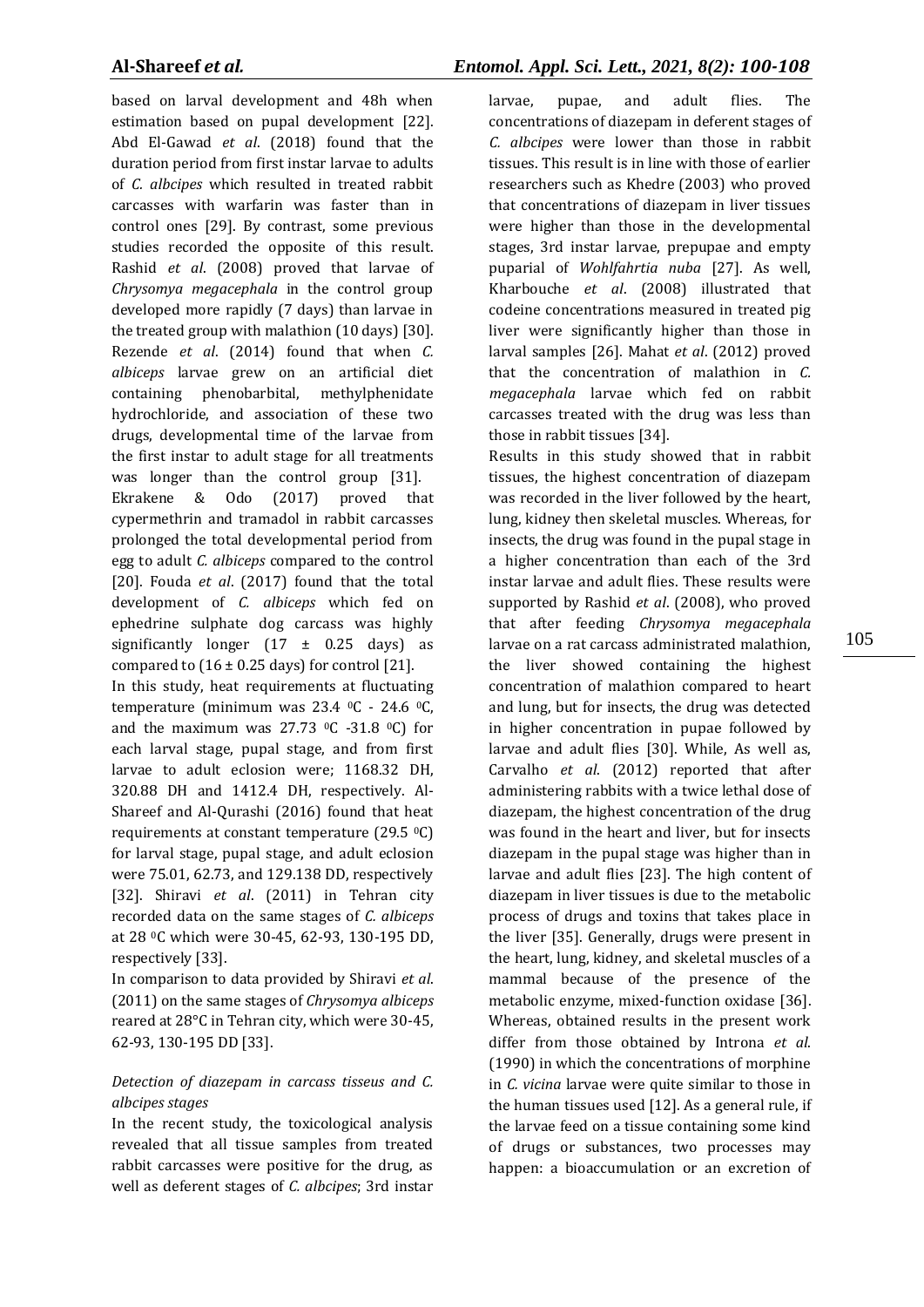the drug [11]. The present study illustrated that in larval stage drug effect on larval growth, which indicates that diazepam entered into the metabolic processes. Sadler *et al*. (1995) suggested that drug-contaminated tissues consumed by larvae are stored in the crop until they reach the pupal stage [37], therefore inducing an increase in the rate of absorption than elimination in the larval stage [38].

In the current study, the concentration of diazepam in the pupal stage was significantly higher than in the larval stage. Although it did not affect the length of the pupal period, this may be due to the accumulation of the drug in the cuticle of the puparium, without entering into the metabolic processes. Bourel (2001) suggested that the cuticle in pupae acts as a storage organ similar to that of adipocytes and pericardial nephrocytes [39]. Anderson (2000) also showed that in the pupal stage there is an unknown lipid layer below the cuticle, and this layer stores drugs [40]. Miller (1994) illustrated that pupal cases can retain toxins that were present even if the adult insect exits and migrates away from the carcass [41]. Accumulation or elimination of toxins from insect bodies may be due to its molecular weight. Bourel (2001) showed that within the body of the larva the water-soluble molecules are excreted from the haemolymph by malpighian tubules, whereas the less-soluble molecules are located near the pore canals in the cuticular matrix, moreover, nephrocyte cells also accumulate these drugs within their cytoplasm [39].

The results of this study proved the content of diazepam in adult flies was less than pupae, and this is in agreement with Bourel (2001) who showed that a small amount of morphine can be extracted from dead adult flies of *L. sericata* [39].

#### **CONCLUSION**

This study proved that the presence of diazepam accelerates larval growth, but did not affect pupal development. Furthermore, a 12 h interval bias has to be considered if diazepam is present in the corpse. The results also indicate that it is possible to use insects as alternative samples for toxicology analysis, due to the availability of diazepam in insect samples in conjunction with carcass tissues.

**ACKNOWLEDGMENTS:** The authors thank the poison controls and forensic chemistry centre in Jeddah city for allowing them to analyze the drug in tissue samples inside the center.

# **CONFLICT OF INTEREST:** None

# **FINANCIAL SUPPORT:** None

**ETHICS STATEMENT:** The research was approved by the University of Jeddah. The Ethics committee's reference number is not available.

#### **REFERENCES**

- 1. Smith KG. A manual of forensic entomology. Trustees of the British Museum. Natural History and Cornell University Press, London, United Kingdom. 1986.
- 2. Goff ML, Brown WA, Omori AI, LaPointe DA. Preliminary observations of the effects of amitriptyline in decomposing tissues on the development of Parasarcophaga ruficornis (Diptera: Sarcophagidae) and implications of this effect to estimation of postmortem interval. J Forensic Sci. 1993;38(2):316-22.
- 3. Wells JD, Introna F, Di Vella G, Campobasso CP, Hayes J, Sperling FA. Human and insect mitochondrial DNA analysis from maggots. J Forensic Sci. 2001;46(3):685-7.
- 4. Wells JD, Pape T, Sperling FA. DNA-based identification and molecular systematics of forensically important Sarcophagidae (Diptera). J Forensic Sci. 2001;46(5):1098- 102.
- 5. Kabadaia MMA. Studies on entomofauna associated with different animal carcasses. M. Sc. Thesis, Al- Azhar University, Cairo; 2015. p.185.
- 6. Greenberg B, Kunich JC. Entomology and the law: flies as forensic indicators. Cambridge University Press; 2002. pp. 1-306.
- 7. Voss SC, Cook DF, Dadour IR. Decomposition and insect succession of clothed and unclothed carcasses in Western Australia. Forensic Sci Int. 2011;211(1-3):67-75.
- 8. Hanski I. Carrion fly community dynamics: patchiness, seasonality and coexistence. Ecol Entomol. 1987;12(3):257-66.
- 9. Tian J, Zhang MY, He B, Li ZM, Wang BX. Effect of morphine in rabbit tissues on growth of Chrysomya megacephala (Diptera: Calliphoridae) and its implication

106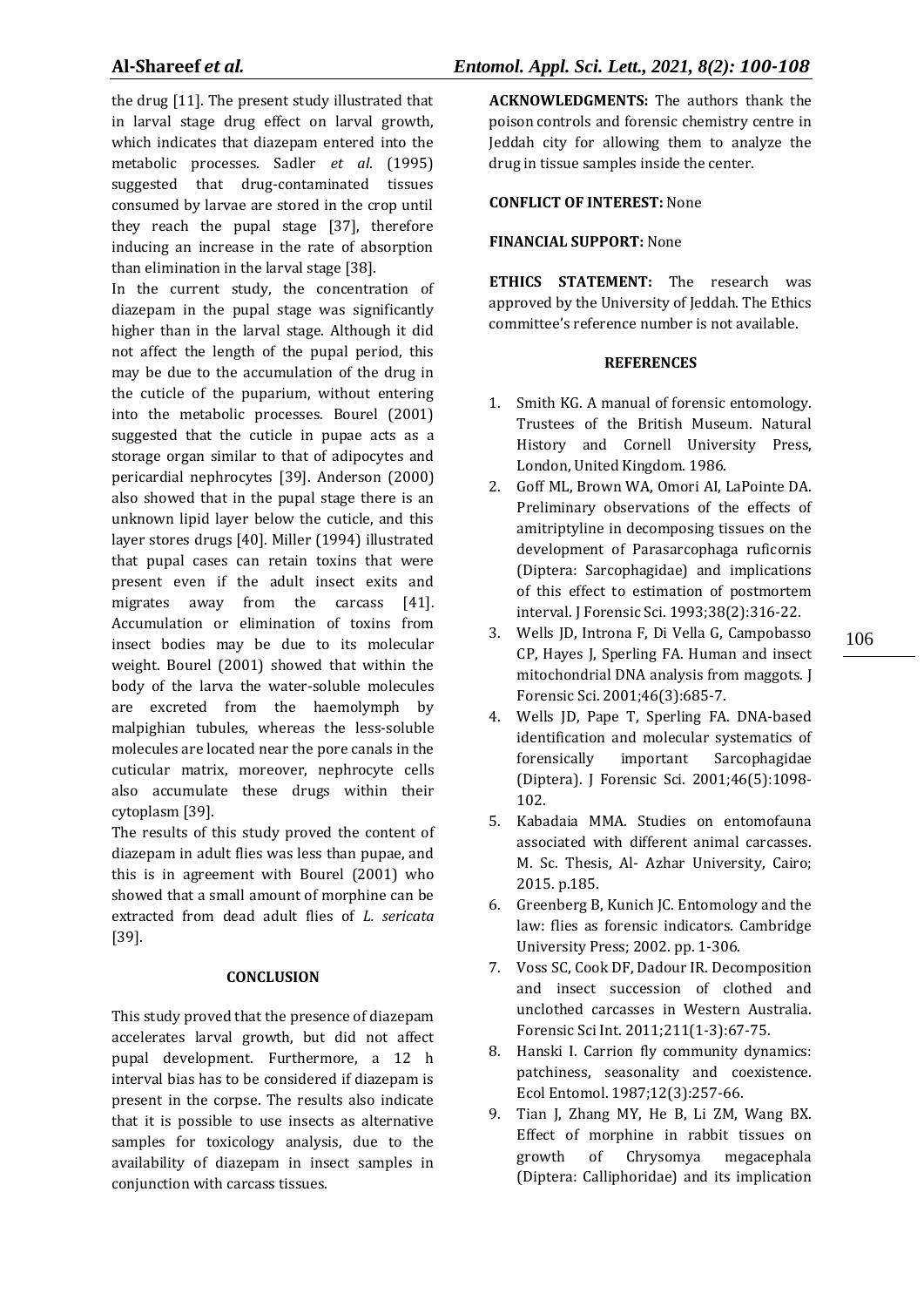for estimation of postmortem intervals. Acta Entomol Sin. 2004;47(6):715-8.

- 10. Elshehaby MI, Tony MF, Abdellah N. Effects of tramadol on Chrysomya albiceps larvae and its concentration in postmortem tissues and larvae. Egypt J Forensic Sci Appl Toxicol. 2019;19(3):11-24.
- 11. Carvalho LM, Linhares AX, Trigo JR. Determination of drug levels and the effect of diazepam on the growth of necrophagous flies of forensic importance in southeastern Brazil. Forensic Sci Int. 2001;120(1-2):140- 4.
- 12. Introna F, Dico CL, Caplan YH, Smialek JE. Opiate analysis in cadaveric blowfly larvae as an indicator of narcotic intoxication. J Forensic Sci. 1990;35(1):118-22.
- 13. In internet: NTP Chemical Repository. MSDS for diazepam radian corp. 1991.
- 14. Grassberger M, Reiter C. Effect of temperature on development of Liopygia (=Sarcophaga) argyrostoma (Robineau-Desvoidy) (Diptera: Sarcophgidae) and its forensic implications. J Forensic Sci. 2002;47(6):1332-6.
- 15. Richards CS, Paterson ID, Villet MH. Estimating the age of immature Chrysomya albiceps (Diptera: Calliphoridae), correcting for temperature and geographical latitude. Int J Legal Med. 2008;122(4):271-9.
- 16. Queiroz MMC. Temperature requirement of Chrysomya albiceps (Wiedemann, 1819) (Diptera: Calliphoridae) under laboratory conditions. Mem Inst Oswaldo Cruz. 1996;91(6):785-8.
- 17. Herms DA. Using degree-days and plant phenology to predict pest activity. InIPM (integrated pest management) of midwest landscapes 2004 (Vol. 58, pp. 49-59). St. Paul, MN: Minnesota Agricultural Experiment Station Publication.
- 18. Arkin H, Colton R. Statistical methods. HarperCollins; 5 th edition; 1970. p. 273.
- 19. Snedicor G. Statistical methods. The Iowa state university. Press Ames. Iowa USA. 1958.
- 20. Ekrakene T, Odo PE. Comparative developmental effects of tramadol hydrochloride and cypermethrin on Chrysomya albcipes (Weid.) (Deptera: Calliphoridae) reared on rabbit carrions. Sci World J. 2017;12(1):28-32.
- **Al-Shareef** *et al.**Entomol. Appl. Sci. Lett., 2021, 8(2): 100-108*
	- 21. Fouda AMA, Al-Dali AAG, Kotb MHA, Abdrabou BMM, Kabadaia MMA. Detection and effect of ephedrine sulphate on the development rate of the forensic blowfly larvae Chrysomya albiceps (Diptera: Calliphoridae) colonize a dog carcass. Int J Adv Res Biol Sci. 2017;4(11):118-26.
	- 22. Fathy HM, Attia RAH, Yones DA, Eldeek HEM, Tolba MEM, Shaheen MSI. Effect of codeine phosphate on developmental stages of forensically important calliphoride fly: Chrysomya albiceps. Mansoura J Forensic Med Clin Toxicol. 2008;16(1):41-59.
	- 23. de Carvalho LM, Linhares AX, Palhares FA. The effect of cocaine on the development rate of immatures and adults of Chrysomya albiceps and Chrysomya putoria (Diptera: Calliphoridae) and its importance to postmortem interval estimate. Forensic Sci Int. 2012;220(1-3):27-32.
	- 24. Goff ML, Omori AI, Goodbrod JR. Effect of cocaine in tissues on the development rate of Boettcherisca peregrina (Diptera: Sarcophagidae). J Med Entomol. 1989;26(2):91-3.
	- 25. Goff ML, Miller ML, Paulson JD, Lord WD, Richards E, Omori AI. Effects of 3, 4 methylenedioxymethamphetamine in decomposing tissues on the development of Parasarcophaga ruficornis (Diptera: Sarcophagidae) and detection of the drug in postmortem blood, liver tissue, larvae, and puparia. J Forensic Sci. 1997;42(2):276-80.
	- 26. Kharbouche H, Augsburger M, Cherix D, Sporkert F, Giroud C, Wyss C, et al. Codeine accumulation and elimination in larvae, pupae, and imago of the blowfly Lucilia sericata and effects on its development. Int J Legal Med. 2008;122(3):205-11.
	- 27. Khedre AM. The effect of male size of fleshfly Wohlfahrtia nuba (Wied) (Diptera: Sarcophagidae) on successful insemination and on female remating behaviour. Bull Ent Soc Egypt. 2003;80:9-21.
	- 28. O'Brien C, Turner B. Impact of paracetamol on Calliphora vicina larval development. Int J Legal Med. 2004;118(4):188-9.
	- 29. Abd El-Gawad A, Kenawy MA, Badawy RM, Abd El-Bar MM. Effect of intoxication with warfarin rodenticide on development and survival of forensically important fly